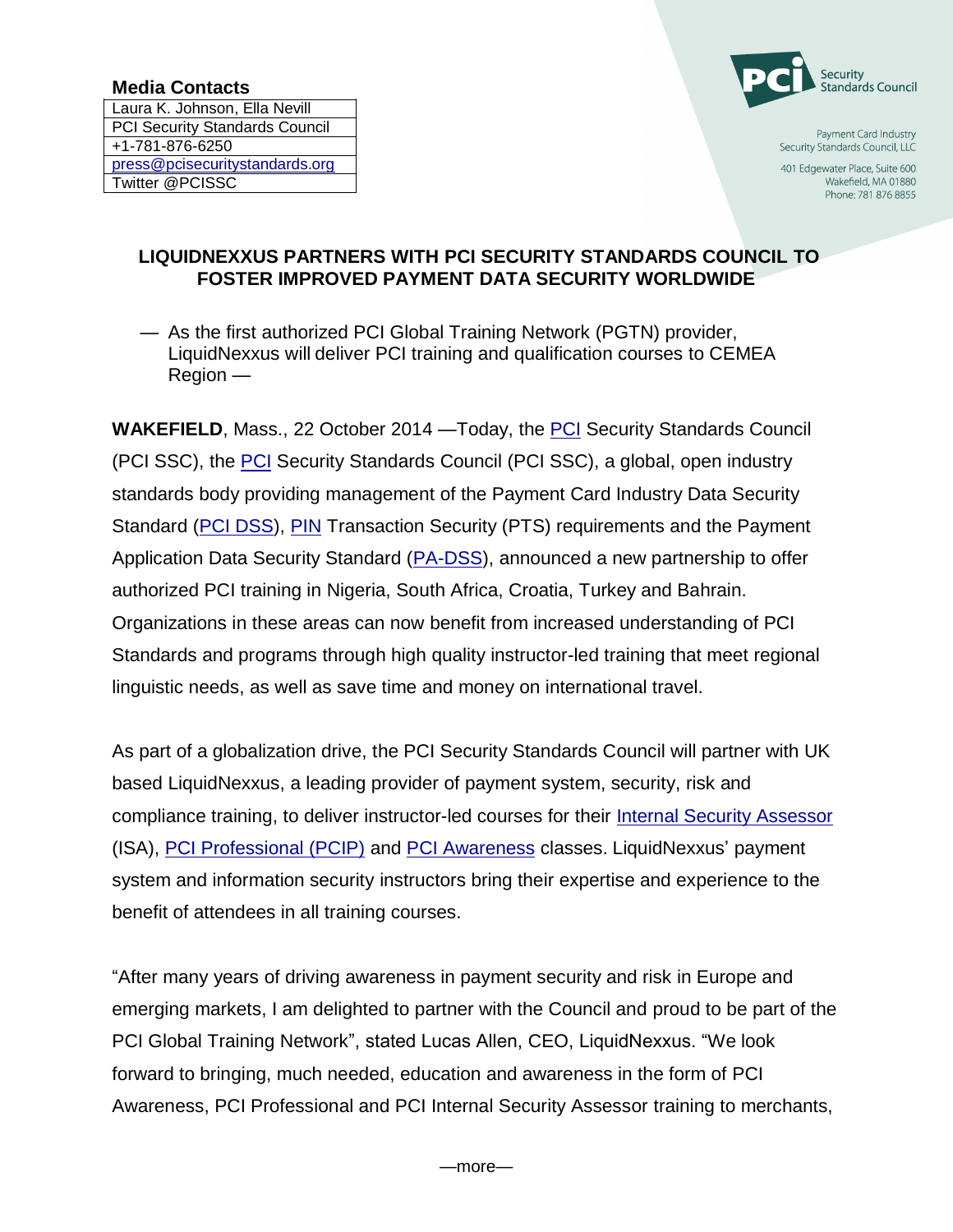service providers and acquirers - helping them to build internal expertise and security and to improve on the cost and quality of their PCI assessment experience."

[PCI Awareness](https://www.pcisecuritystandards.org/training/non_certification_training.php) training is an entry-level course that outlines challenges surrounding payment card security, explains how PCI Standards can help mitigate risk and provides the tools to build a secure payments environment.

[PCI Professional \(PCIP\)](https://www.pcisecuritystandards.org/training/pcip_training.php) training delivers in-depth coverage of the PCI DSS and PA-DSS – version 3.0, how to use compensating controls and more. This course provides an individual, renewable qualification and a solid foundation for future career progression to other PCI qualifications.

The Council's popular [Internal Security Assessor \(ISA\)](https://www.pcisecuritystandards.org/training/isa_training.php) course can help organizations build expert payment security staff and:

- Improve understanding of PCI DSS and how it can help protect customer data and a business
- Help an organization build internal expertise and assess their compliance with PCI standards
- Facilitate interaction with a Qualified Security Assessor (QSA) for an organization
- Enhance payment card data security and manage compliance costs

The Council has received strong feedback from attendees on the benefits of attending these classes in person, with great value placed on peer and case study discussion. Attendees cite the ability to interface with expert instructors and get questions answered in a supportive learning environment as major drivers for choosing instructor-led training.

"Education is a critical driver of payment security, and the Council is committed to expanding PCI training opportunities globally," said Stephen W. Orfei, general manager, PCI Security Standards Council. "We're pleased to announce our first international training partnership and excited to partner with LiquidNexxus, an organization with deep experience with PCI Standards."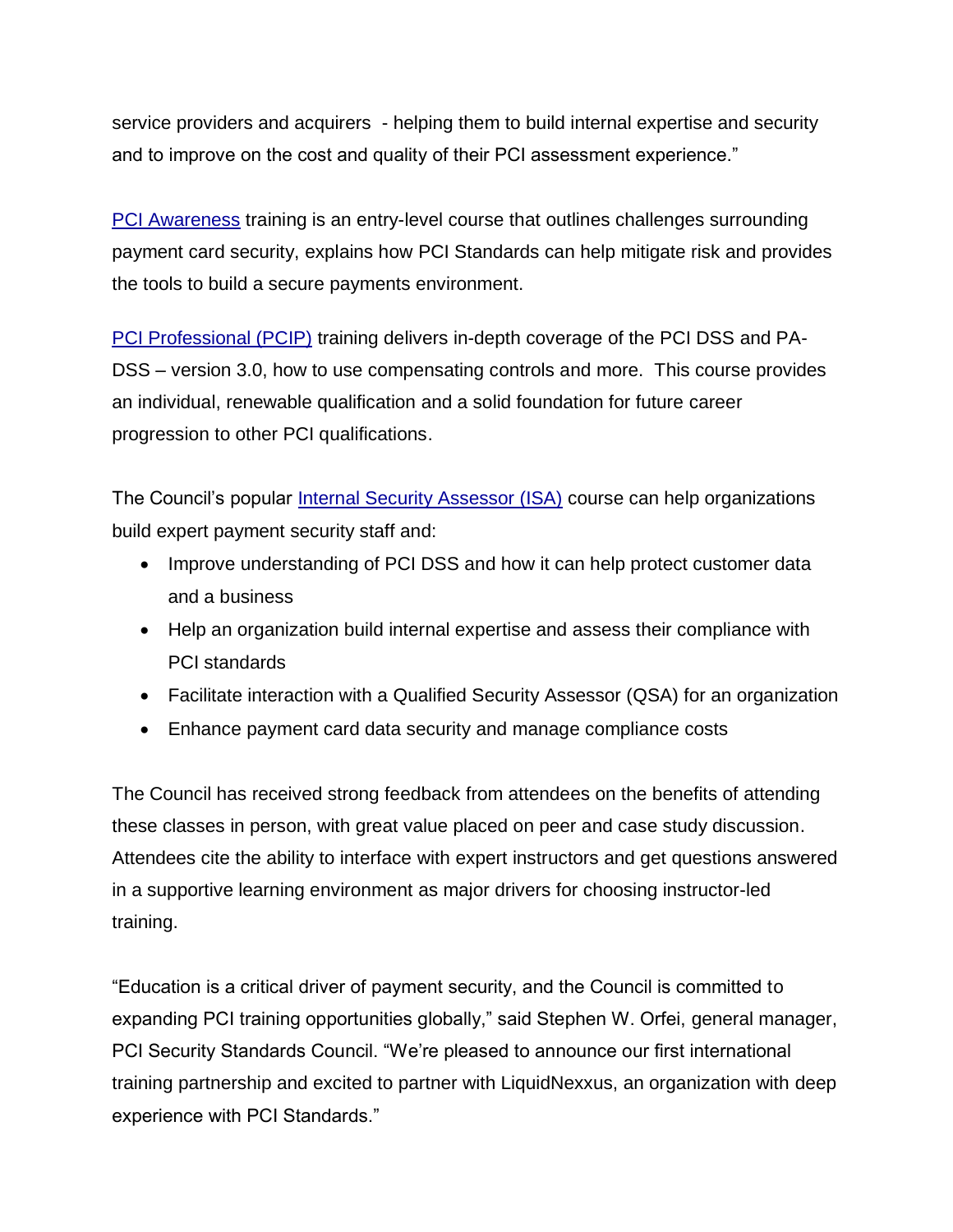The first PGTN training classes including PCI Awareness, PCIP and PCI ISA will be held from the  $1<sup>st</sup>$  to the  $4<sup>th</sup>$  of December in Johannesburg, South Africa. Additional sessions are planned throughout 2015 across the CEMEA region. Anyone interested in learning more about should contact LiquidNexxus at <http://www.liquid-nexxus.com/en/courses/> or email [pgtn@liquidnexxus.com](mailto:pgtn@liquidnexxus.com) . Parties may also contact the PCI Security Standards Council for more information on training programs at [administration@pcisecuritystandards.org,](mailto:administration@pcisecuritystandards.org) or visit [https://www.pcisecuritystandards.org/training/index.php.](https://www.pcisecuritystandards.org/training/index.php)

## **About the PCI Security Standards Council**

The [PCI S](https://www.pcisecuritystandards.org/index.php)ecurity Standards Council is an open global forum that is responsible for the development, management, education, and awareness of the PCI Data Security Standard [\(PCI DSS\)](https://www.pcisecuritystandards.org/documents/PCI_DSS_v3.pdf) and other standards that increase payment data security. Founded in 2006 by the major payment card brands American Express, Discover Financial Services, JCB International, MasterCard Worldwide and Visa Inc., the Council has over 700 Participating Organizations representing merchants, banks, processors and vendors worldwide. To learn more about playing a part in securing payment card data globally, please visit: pcisecuritystandards.org.

Connect with the PCI Council on LinkedIn: [http://www.linkedin.com/company/pci](http://www.linkedin.com/company/pci-security-standards-council)[security-standards-council.](http://www.linkedin.com/company/pci-security-standards-council) Join the conversation on Twitter: <http://twitter.com/#!/PCISSC>

## **About LiquidNexxus**

LiquidNexxus is a market leader in payment systems, security and compliance training. Our core team of research and business development professionals working closely with specialists and subject matter experts to create, promote and deliver timely training and awareness. LiquidNexxus has trained thousands of professionals from hundreds of organizations from over 96 countries. Specialties include promoting and delivering industry leading training including key topics such as PCI Standards, ATM and POS security, e-Commerce Payments, Card Business Management, ATM Management and Maintenance, Secure Coding Best Practices, Mobile Payment System Security and more.